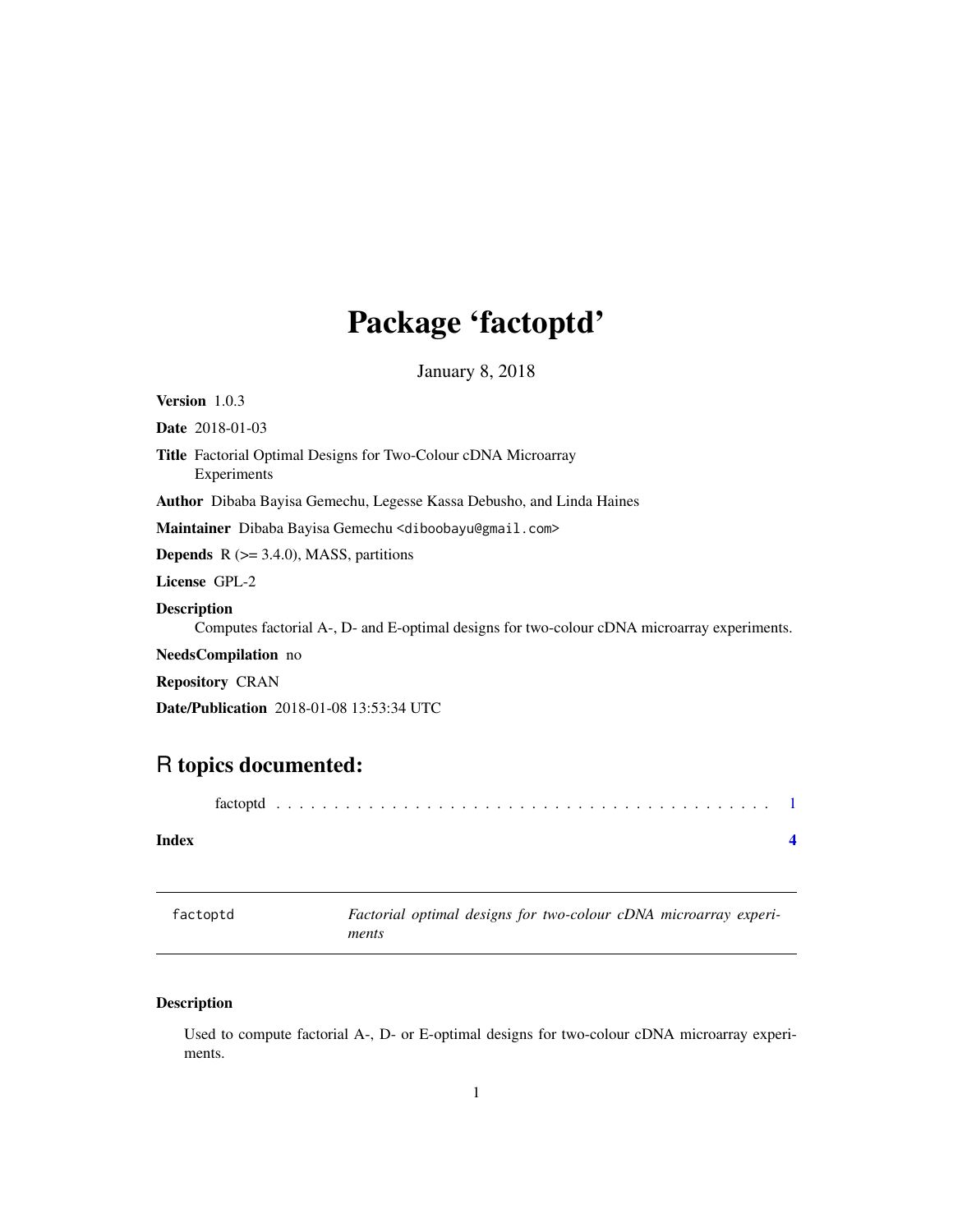#### Usage

```
factoptd(narys, Optcrit = ", desvect,...)
```

```
## Default S3 method:
factored(narys, Optcrit = "", descect, ...)## S3 method for class 'factoptd'
print(x, \ldots)
```
#### Arguments

| narys    | integer, specifying number of arrays.                                                                                                                            |
|----------|------------------------------------------------------------------------------------------------------------------------------------------------------------------|
| desvect  | matrix, specifying design vectors (see Debusho, Haines and Gemechu (2014)<br>for more details).                                                                  |
| Optcrit  | character, specifying the optimality criteria to be used. Optorit takes the letter<br>"A", "D" and "E" for factorial A-, D- and E-optimal designs, respectively. |
| x        | the object to be printed.                                                                                                                                        |
| $\cdots$ | not used.                                                                                                                                                        |

#### Details

factoptd computes factorial optimal designs for the two-colour cDNA microarray experiments for a given design vectors and number of arrays by making use to the complete enumeration methods proposed in Debusho, Haines and Gemechu (2014).

#### Value

Returns resultant factorial A-, D- or E-optimal design(s) with their corresponding score value. Specifically:

| call    | the method call.                                                                                                       |
|---------|------------------------------------------------------------------------------------------------------------------------|
| b       | number of arrays.                                                                                                      |
| desvect | Design vestors                                                                                                         |
| Optcrit | optimality criteria.                                                                                                   |
| tnfd    | Total number of resultant optimal factorial design(s)                                                                  |
| optfctd | obtained factorial optimal design. Each row of optfctd represents different<br>designs allocation/"frequency" vectors. |
| optscv  | score value of the optimality criteria 'Optcrit' of the resultant factorial optimal<br>design(s), 'optfctd'.           |

NB: The function factoptd also saves the summary of the resultant factorial optimal design(s) in .csv format in the R session's temporary directory.

#### Author(s)

Dibaba Bayisa Gemechu, Legesse Kassa Debusho, and Linda Haines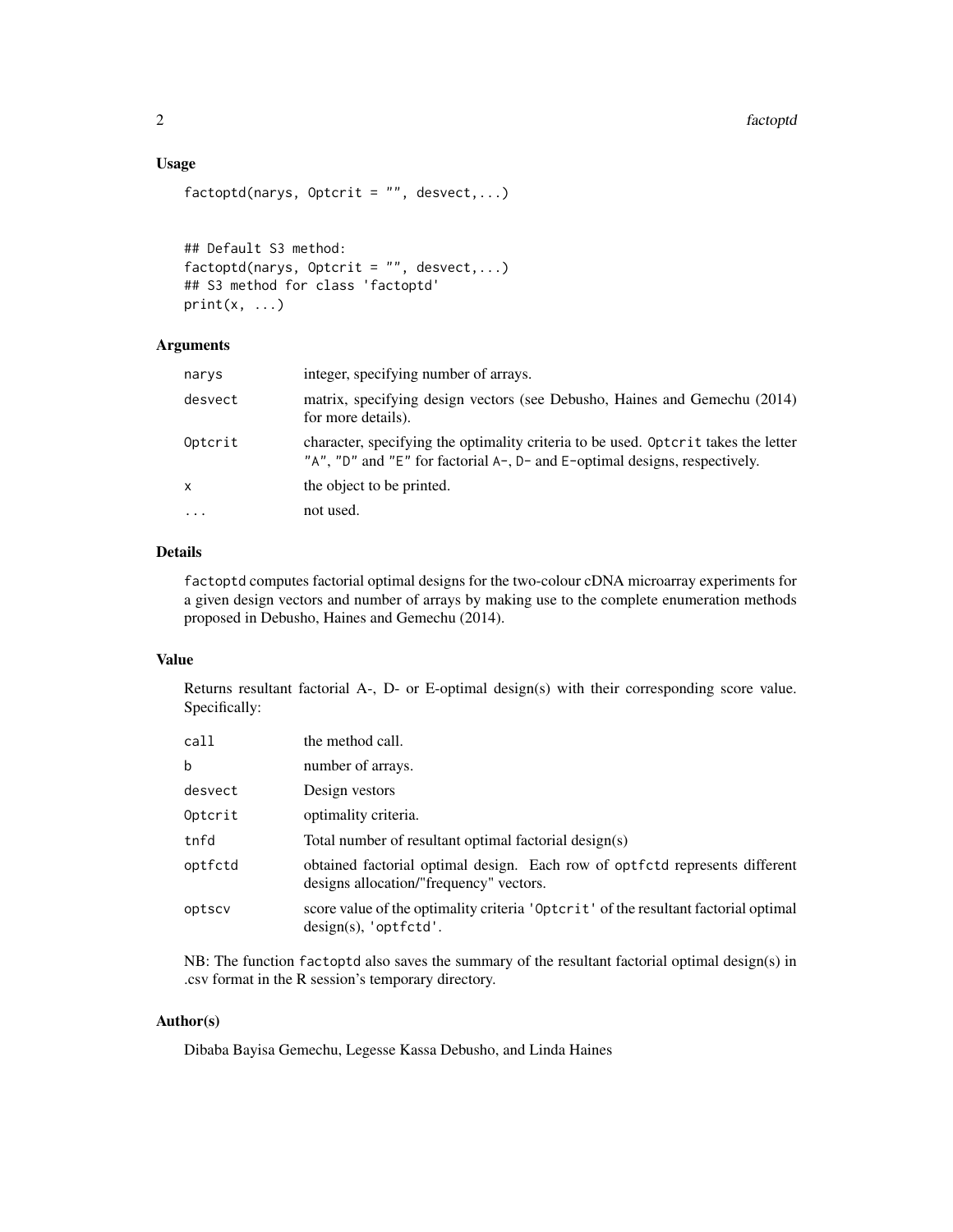#### factoptd 3

#### References

Debusho, L. K., Gemechu, D. B. and Haines, L. M. (2014). Optimal Factorial Designs for Two-Colour Microarray Experiments: Properties Of Admissible Designs, A-, D- And E-Optimality Criteria. Peer-reviewed Proceedings of the Annual Conference of the South African Statistical Association for 2014 (SASA 2014), Rhodes University, Grahmstown, South Africa. pp 17 - 24, ISBN: 978-1-86822-659-7.

#### Examples

```
##To obtain factorial A-optimal design for a given
##design vector using 9 slides/arrays, set
narys <- 9 #Number of arrays
desvect = rbind(c(0, 2, -2), c(-2, 0, -2),c(-2,2,0),c(0,2,2),
              c(-2,0,2),c(-2,-2,0)) #Design vector
Optcrit <- "A" #Optimality criteria
factoptdA <- factoptd(narys = 9, Optcrit = "A", desvect =
                rbind(c(0,2,-2),c(-2,0,-2),c(-2,2,0),c(0,2,2),c(-2,0,2),c(-2,-2,0)))
```
print(factoptdA)